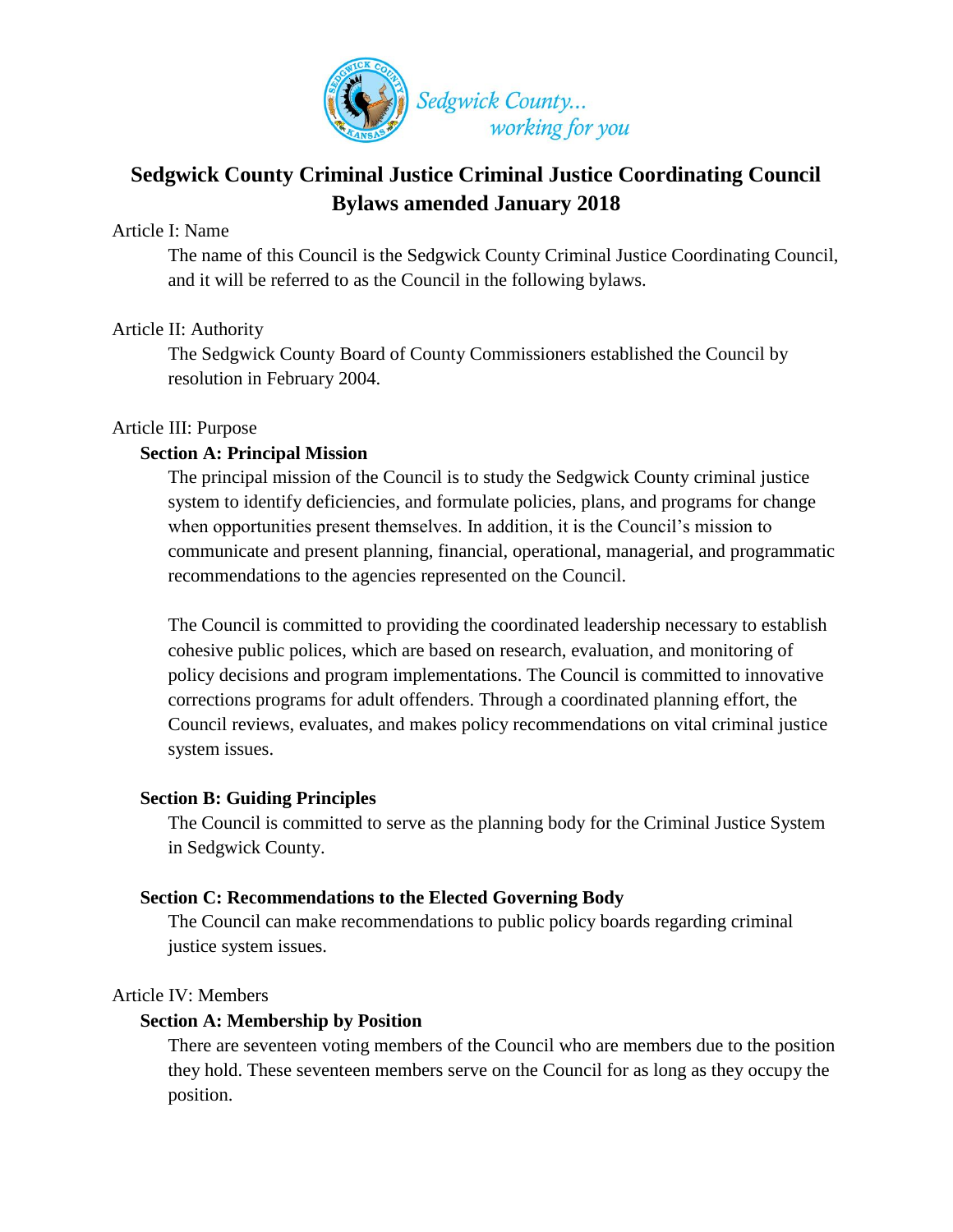

- Chief Judge,  $18<sup>th</sup>$  Judicial District
- Administrative Judge, Municipal Court of the City of Wichita
- Sheriff of Sedgwick County
- Chief of Police, Wichita
- District Attorney,  $18<sup>th</sup>$  Judicial District
- Chief Public Defender of Sedgwick County
- Chief Prosecutor for the City of Wichita
- Director of Sedgwick County Department of Corrections
- County Manager, Sedgwick County
- Two members of the Sedgwick County Board of County Commissioners
- One member from the Wichita City Council
- Executive Director, COMCARE of Sedgwick County
- Assistant County Manager of Public Safety, Code Enforcement, and Emergency Management
- Criminal Presiding Judge,  $18<sup>th</sup>$  Judicial District
- One elected official from the Sedgwick County Association of Cities
- President of the Sedgwick County Association of Chiefs

# **Section B: Other members**

The Sedgwick County Board of County Commissioners may appoint additional voting and "ex officio" members to the Council for such terms as the Commissioners shall deem appropriate.

# Article V: Meetings

# **Section A: Regular Meetings**

The Council will regularly meet on the fourth Thursday of the first month of each quarter from 10AM to 11AM (January, April, July, October). The Council may change the day, time, and frequency of meetings, as it deems necessary.

# **Section B: Designees**

Council members may designate up to two chief staff persons to represent them at Council meetings. Any member wishing to appoint a designee is to identify the designee in written correspondence addressed to the Chair of the Council. Designees can be changed only by notifying the Chair in writing.

# **Section C: Quorum**

A quorum is a simple majority of the total voting membership. Action may be taken by a majority of those present voting and by not less than a simple majority of the quorum.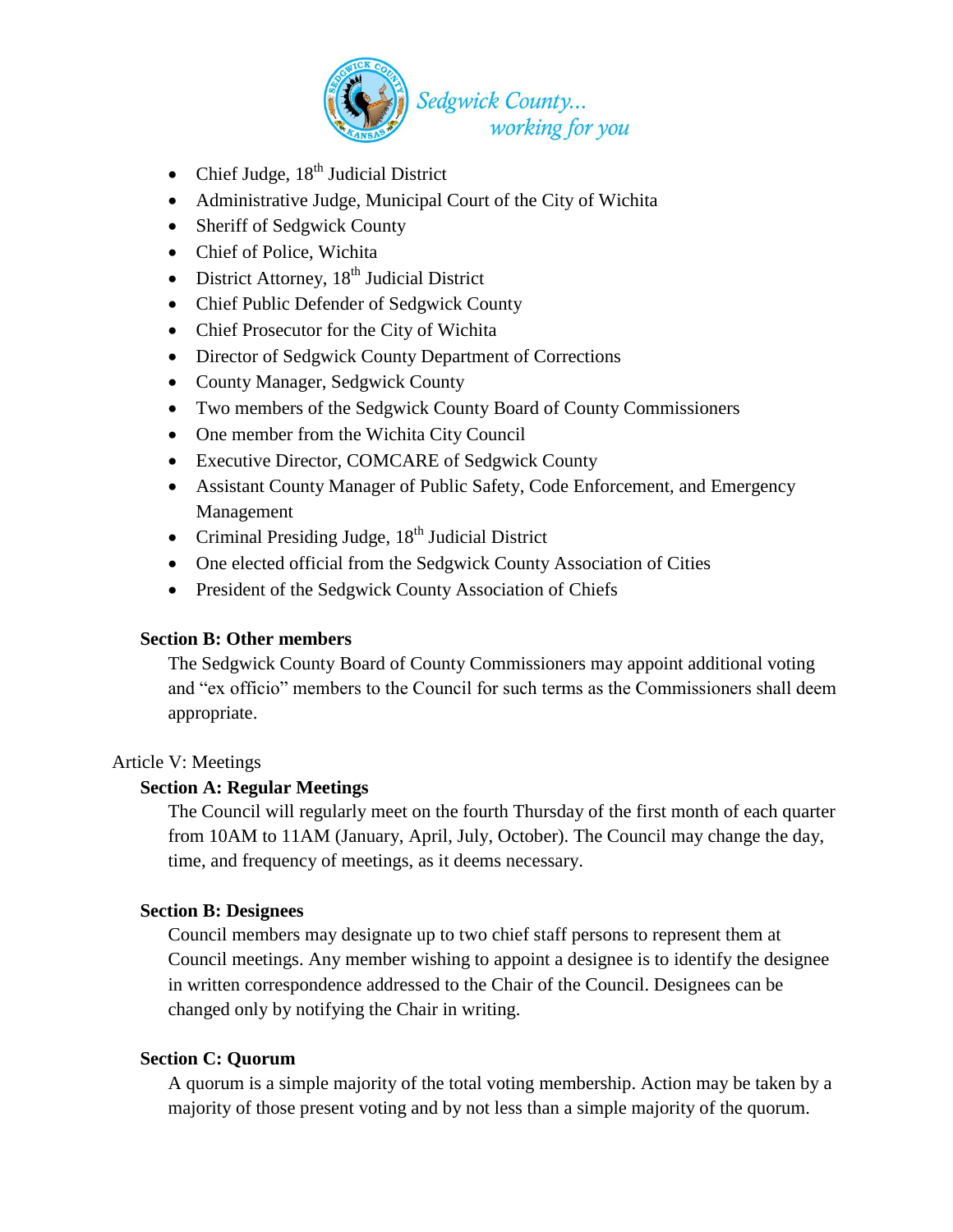

# **Section D: Convening Special Meetings**

The Chair of the Council may convene a special meeting. Written notice must be served at least 48 hours in advance. Only items included in the written notice may be discussed or considered.

# **Section E: Staff Support**

Staff support for the Council will be provided through the Sedgwick County Manager's Office and report to the Council Liaison.

# **Section F: Council Liaison**

The Assistant County Manager for Public Safety, Code Enforcement, and Emergency Management will serve as the Council Liaison among its members and with external groups. It will be the responsibility of the Liaison to encourage participation among stakeholders and ensure the Council's mission is being upheld.

# Article VI: Chair

The Board of County Commissioners shall appoint the Council Chair. Instances when the Chair cannot attend the meeting, the Chair will designate a voting member to preside over the meeting. The Chair is appointed and serves at the pleasure of the Board of County Commissioners, without any designated term of service. If the appointed Chair resigns his/her appointment, or no longer occupies the position for which he/she was included as a voting member of the board, the Board of County Commissioners shall appoint a new Chair.

# Article VII: Voting

Each voting member of the Council has one vote. Designees may vote on behalf of the voting member. Ex Officio members may not vote.

# Article VIII: Committees

To expedite and facilitate the business of the Council and the orderly and efficient consideration of matters coming before it, the Council may establish standing and/or temporary committees, task forces, or other working relationships, as it deems necessary.

# Article IX: Parliamentary Authority

Parliamentary procedures will not be required as a normal practice of decision making. Respectful dialog and consensus are the preferred norm for the conduct of the Council business.